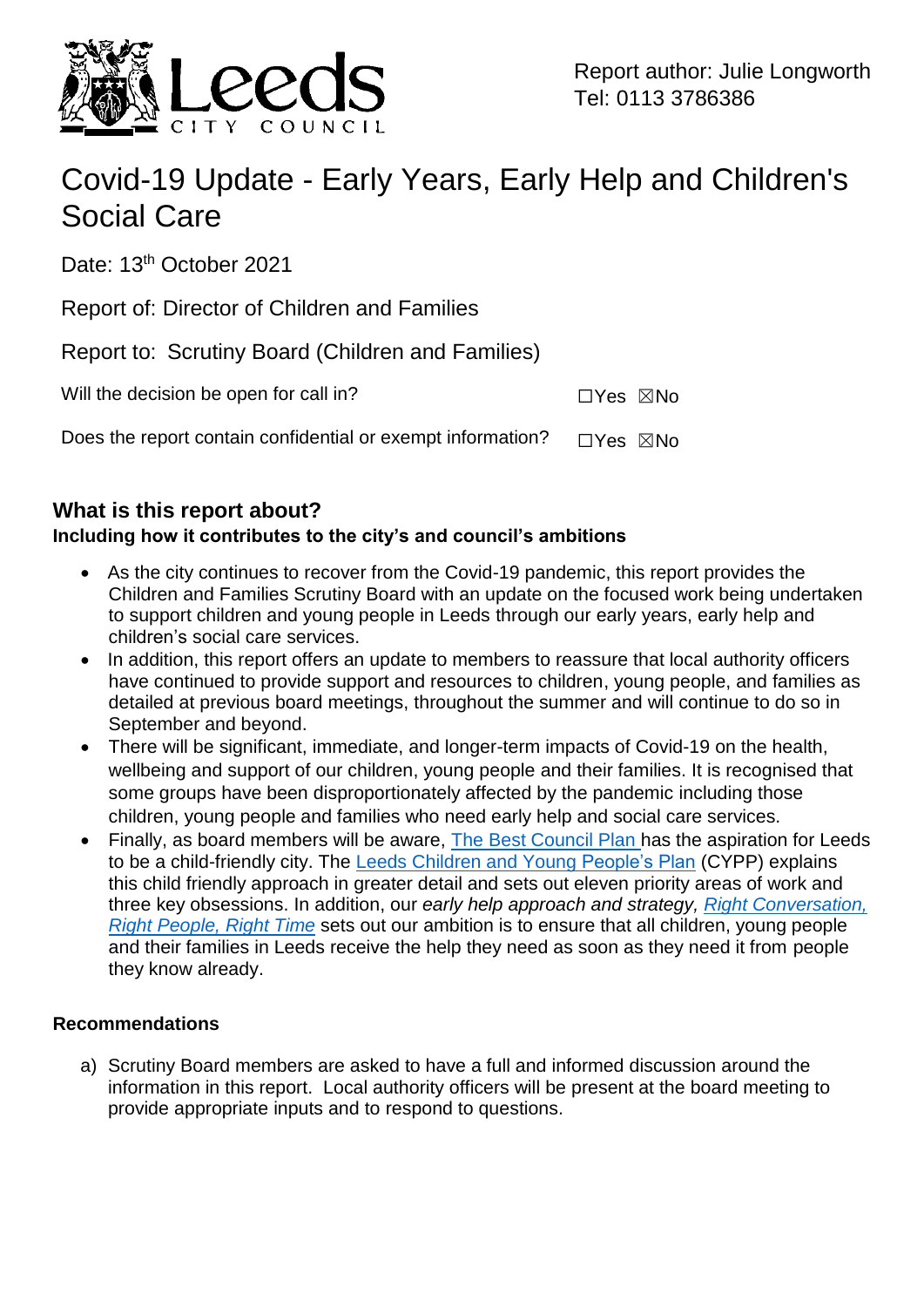#### **Why is the proposal being put forward?**

- 1 During the pandemic, Scrutiny Board has received regular updates from Children and Families Directorate on the numerous avenues of support being offered to children, families and learning settings.
- 2 The impact of the pandemic has been significant, and it is recognised that some groups have been disproportionately affected.
- 3 A separate report has been provided to Children and Families Scrutiny Board with an update on the focused work being undertaken to support learning settings to support the learning of children and young people in Leeds.

#### **What impact will this proposal have?**

| <b>Wards Affected:</b>            |      |     |
|-----------------------------------|------|-----|
| Have ward members been consulted? | ∃Yes | ⊠No |

#### **Early Years and Childcare Providers**

- 4 There continues to be over 1,300 active childcare registrations in the city, the majority being private organisations or individuals who are self-employed. Although nationally there are reports of the sector experiencing significant setting closures and childminder resignations, the number of settings de-registering in Leeds is comparable to prepandemic years.
- 5 The vast majority of settings have been open since July 2020 when restrictions were lifted, and they remained open during the lock down measures affecting schools in the Autumn (2020) and Spring (2021) terms. Take up / attendance at childcare settings continues to be mixed. Settings based in the city centre continue to see lower than usual take up, however other settings report significant waiting lists, demonstrating the varied experience across the sector based on the type of setting or the location and parental demand.
- 6 The local authority funds childcare providers for children aged 2, 3 or 4 years old under the Funded Early Education Entitlement funding (FEEE) and this funding returned to the normal approach (funding per term based on the number of children attending and the number of hours claimed) in January 2021.
- 7 Senior Officers from Children and Families plus the Executive Board Member for Children and Families continued to meet monthly with all providers to offer sector specific updates and to respond to questions up until May 2021. Since then, it has been agreed to continue to meet half termly and extend the remit to include the early years reforms and curriculum changes implemented from September 2021.
- 8 Early Years providers have repeatedly expressed the view that the national focus on schools, in the press and media, political statements and guidance and policy has left them feeling overlooked and undervalued.
- 9 The Early Years Learning Improvement Team and the Family Information Service continue to be the contact for providers seeking advice, support or clarification on DFE guidance.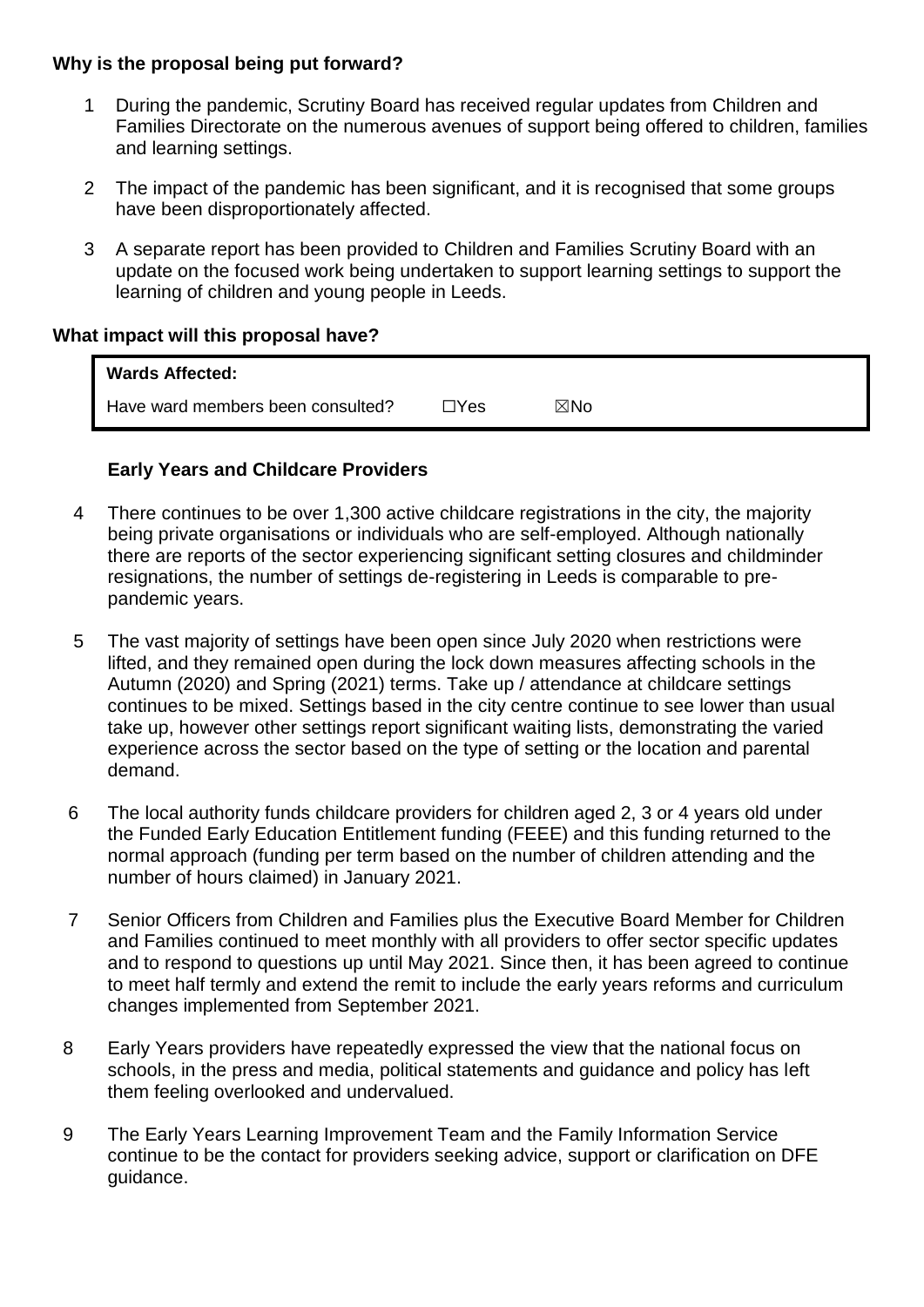- 10 A case monitoring system has been in place since Autumn 2020 and this monitors and tracks confirmed cases of Covid-19 to offer support and advice to settings where needed and to support public health colleagues in identifying outbreaks.
- 11 In early years' settings the focus continues to be on effectively managing the issues and uncertainties the current situation brings. There is some anxiety about having children and staff in settings where they have been a close contact of a positive case and providers are concerned about the impact this could have on case numbers. Staff shortages remain an issue as there are still some staff who need to self-isolate where there are positive cases. There are also recruitment challenges in terms of the number and quality of applicants for early years vacancies.
- 12 Professional development and quality improvement have not been a priority for settings over the last 18 months and Ofsted inspections have been suspended for this period. Inspections have now resumed, and settings are working to ensure that they are once again fully meeting the learning and development statutory requirements. In addition to this, the introduction of early years reforms, a new statutory framework and early years curriculum will present significant challenges for providers during the coming year.
- 13 Early years settings are beginning to see the impact of the pandemic on their children's learning and development. Many providers report that children's communication and language skills and their social development have been negatively impacted as children have had reduced opportunities to play, talk and socialise. Transition arrangements for settling children into new settings or school have also been impacted and this has affected how quickly and easily some children have settled into new routines and provision.
- 14 Moving forward, the collaboration with NESTA as an innovation partner, will provide a timely opportunity to begin to address some of the issues that the pandemic has exacerbated. The programme will explore ways to secure better engagement with parents and families and improve outcomes for children, particularly in communication and language.

#### **Childrens Centres**

- 15 *Little Owls:* All 28 sites are now open (since the last report which stated there were 29 sites, a Delegated Decision was made to close the childcare provision at Little Owls Firthfields and to reconfigure this site to enhance family services in the area); take up has increased although new working patterns and location of potential customers is uncertain in the post pandemic market and we continue to offer the maximum amount of childcare that we are able to, based on current staffing levels. The changes implemented on 16 August has meant that the numbers of staff and children needing to self-isolate has significantly reduced; however, many staff have only had their first vaccination so self-isolation for those has meant that some sites have had to temporarily offer reduced hours and new admissions have had to be delayed due to staffing levels. Lateral flow testing is undertaken twice weekly by all practitioners. There have been a few isolated positive cases recently but none requiring outbreak management support.
- 16 The core risk assessments for each site are in the process of being reviewed in line with the Corporate core risk assessment. COVID outbreak management funding has enabled the service to introduce Pro-active COVID audits which have been undertaken at each site to quality assure that all protective factors are still being implemented and as a supportive measure for the teams.
- 17 Recruitment within the childcare sector continues to be a challenge and is slow due to market conditions, not only for Little Owls but locally and nationally. Little Owls vacancy factor combined with sickness and COVID related absence as well as maternity leave is a significant pressure both on staff well-being and financial sustainability. The shortage of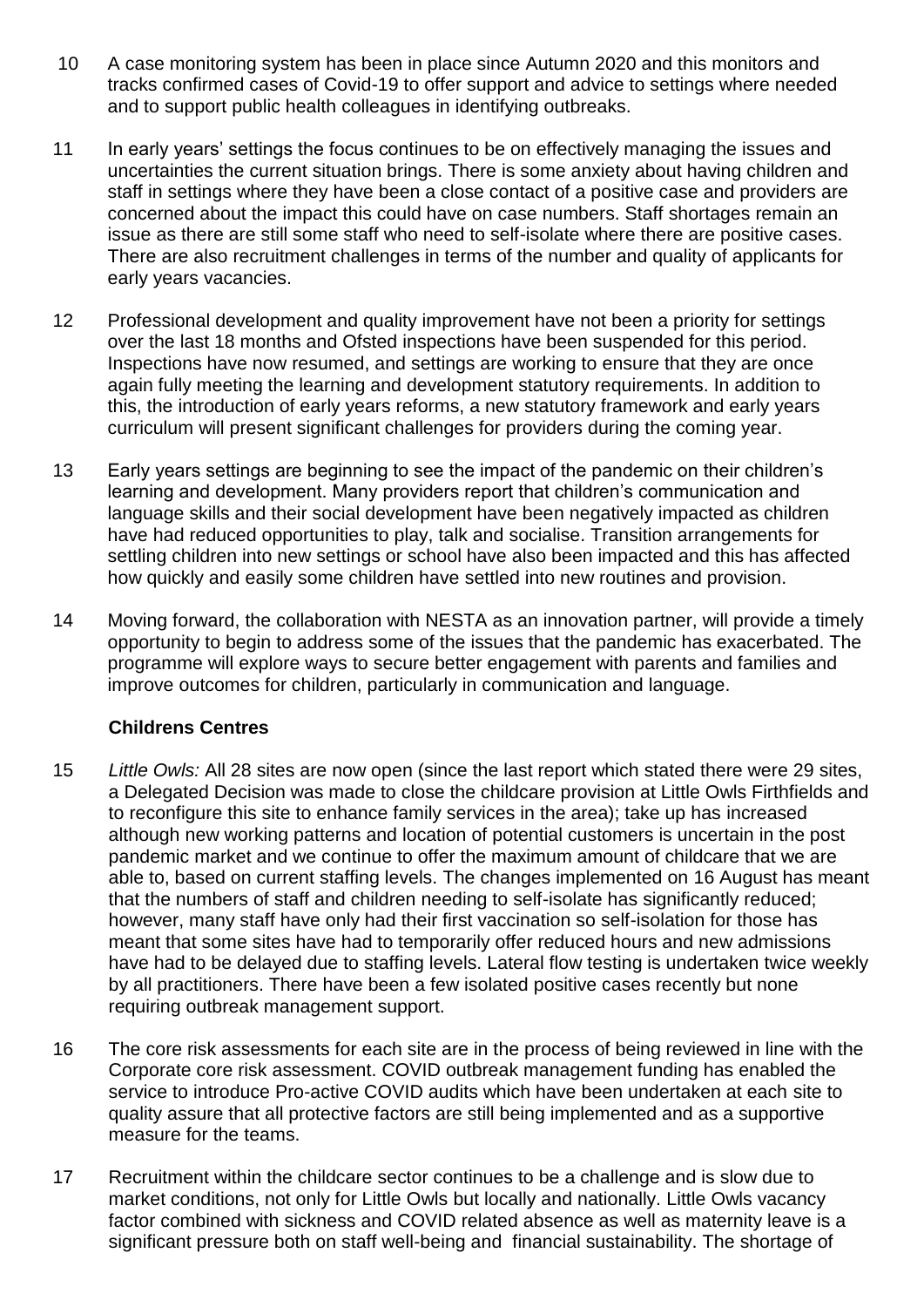childcare staff is impacting on occupancy levels and has significantly limited the number of new children being admitted in this Autumn term.

- 18 At the beginning of 2020/21 financial year, the business was in lockdown. Nurseries were initially only permitted to offer places to key worker's children and those defined as vulnerable. Little Owls Nurseries operated in Hubs to stretch the staffing and minimise infection levels. Occupancy was very low, and income plummeted across all sites. The focus now is on business recovery. Work is underway to develop a 3-year business plan for the Little Owls provision to ensure the financial sustainability can be monitored closely and a marketing strategy is in place to Improve the market visibility, including the online presence of Little Owls.
- 19 A recruitment plan has also been produced to explore creative and innovative ways in which we can attract people to join the workforce and following the success of the childcare apprenticeship programme, a delegated decision was taken to enhance this further which will result in three cohorts per year which should go some way to improving staffing levels.
- 20 A well-being action plan has also been developed for the service to ensure the mental health and well-being of staff remains a priority particularly given the pressures that the workforce currently faces.
- 21 The childcare teams had been making use of family services delivery space to enable them to hold staff breaks in a safely managed way due to many staff communal areas being limited for space; as family services are resuming face to face activity careful negotiation is taking place between managers to share the space as effectively as they can.
- 22 We are working with the Library Service on their early years offer; the focus over this term will be on the under - fives programme i.e refresher training on the stories and rhymes sessions and relaunching these, relaunching their Ready Steady Readers booklet, invite to join the library to go out with birth registrations and trying to get the Story Buses out on the road, in the first instance trialling stops at Children's Centres in priority areas. This will contribute well to the NESTA project where the focus is on improving speech. Language and communication outcomes for children.
- 23 *Children's Centre Family Services:* Face to face delivery of family services has resumed with a commitment to building on the opportunities presented to us during the pandemic and delivering a blended offer of face to face and virtual services. Autumn timetables have been produced, face to face groups are now being delivered and have been received very positively by families.
- 24 The Baby Steps team and the Family Support and Parenting team are continuing to deliver parenting programmes virtually and have also started to plan for face-to-face delivery very soon. Virtual groups are also taking place to deliver PBB (Preparation for Birth and Beyond) and HENRY; these programmes are co-delivered by children's centre family outreach workers and 0-19 Family Health Practitioners.
- 25 Site risk assessments are currently being reviewed in line with the Corporate risk assessment & Managers have been asked to individually risk assess their buildings to determine capacity as some of our sites have limited space for staff in office/ communal areas with limited ventilation. Although the 2m social distancing has been lifted they are advised to remain cautious & limit occupancy in enclosed, less ventilated areas. Some additional COVID outbreak management funding has been made available to us which will enable us to carry out similar COVID pro-active audits across the family services teams.
- 26 *Baby Week***:** is scheduled to take place 15 21 November 2021 and the theme this year will be '*Strengths and Struggles'* and this can reflect on the last 18 months for pregnancy,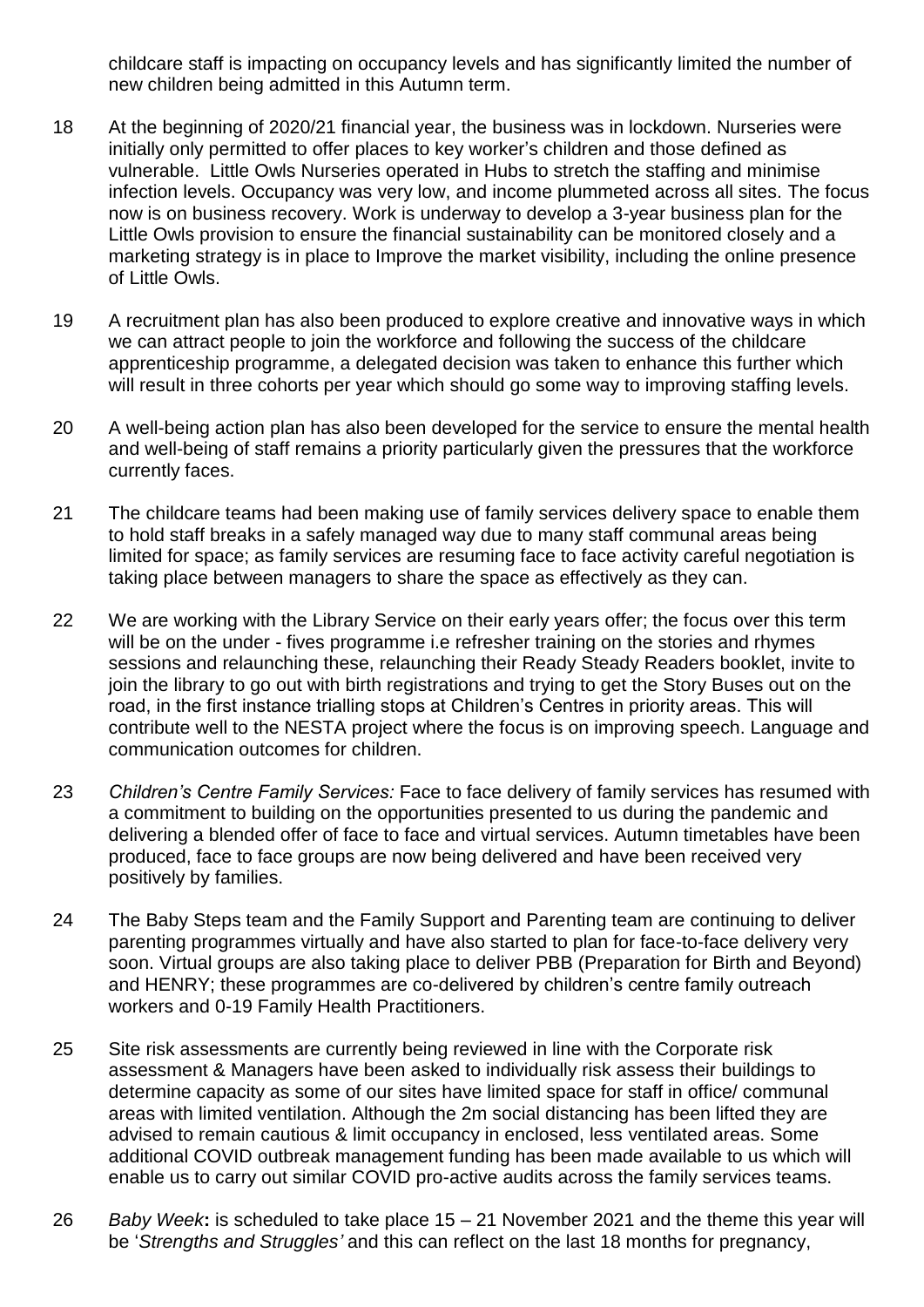wellbeing and early years in general. Instead of a one-day conference, we will be hosting two shorter webinars. We already have Robin Balbernie booked as our keynote speaker focusing on early communication, brain development and attachment. This year we are hosting Baby Week collaboratively with Bradford, Cheshire & Merseyside & there will be opportunities for Leeds practitioners to access webinars hosted by these other Local authorities too. Work is underway to develop a website for Baby Week & this will contain an events function where Children's Centres can advertise their activity programme. We hope to deliver some focused activity on the Baby Buddy app, particularly as version 2 'conception to 1 year' has now launched & also promote take up of the 2-year FEEE. This is an event to really look forward to, to celebrate babies & their families across Leeds & a real opportunity to re-engage with families, some of whom will have babies who were born during lockdown & have little experience of accessing services in Children's Centre's, so we intend to make it a Baby Week to remember.

- 27 *Parenting Strategy:* Through the Early Help Board, a parenting work stream has been established to bring together partner expertise, knowledge and skills using a coproduction approach to determine the current parenting support offer across the City, define the types of delivery, make recommendations to support the ambition for an evidence-based parenting offer and develop a coherent 0-19 (25) parenting strategy. The work stream is accountable to, will report to and take feedback from the Early Help Board.
- 28 *Communication:* as our teams are working to a hybrid model or transitioning back to the workplace, it is more important than ever to ensure the workforce feels connected. Throughout the pandemic, Service update meetings have been taking place on a fortnightly basis with trade union colleagues, regular forums are taking place virtually for managers as well as front line staff and weekly bulletins have been circulated across the entire workforce sharing key messages, updates and information on health and well-being; the Service intends to maintain this approach going forwards as it has been very well received.

#### **Early Help**

- 29 *The Early Help Hubs* continue to receive high numbers of referrals from Duty and Advice and clusters. There has been an increase in demand for the substance misuse coordinators and support relating to domestic violence and abuse continues to be high; there has also been an increase in the need for services to address parental conflict. Support relating to mental health also continues to be in high. Clusters have seen another spike in referrals for both family support and low-level emotional support (6-8 sessions of counselling).
- 30 *The Families First Team* are working together with the resettlement team to coordinate donations for the refugees from Afghanistan and working together to develop pathways of support for the families. The team are also working with the BabyBank to identify premises and launch locally based drop in/ pick up centres which will make the service more accessible for families.
- 31 *The Gypsy Roma Traveller Team* are working to tackle health inequalities amongst the Roma Community and have been supporting the COVID vaccine programme by visiting communities and offering the vaccine along with Public Health England. The team have launched drop ins for Roma families in Nowell Mount Children's Centre and The Compton centre to support with needs they identify. They are also working together with the library service to take the story bus out to roadside encampments to engage with children. The team are working together with the library service to deliver 'conversation classes' (pre ESOL) to the Roma community and engage them with the services the library can offer to their children. There is a lower uptake of children's centre offers within the Roma community; the team are therefore promoting Early Help and attendance at Children's Centres with the Roma community, and 'hand holding' families to initially attend.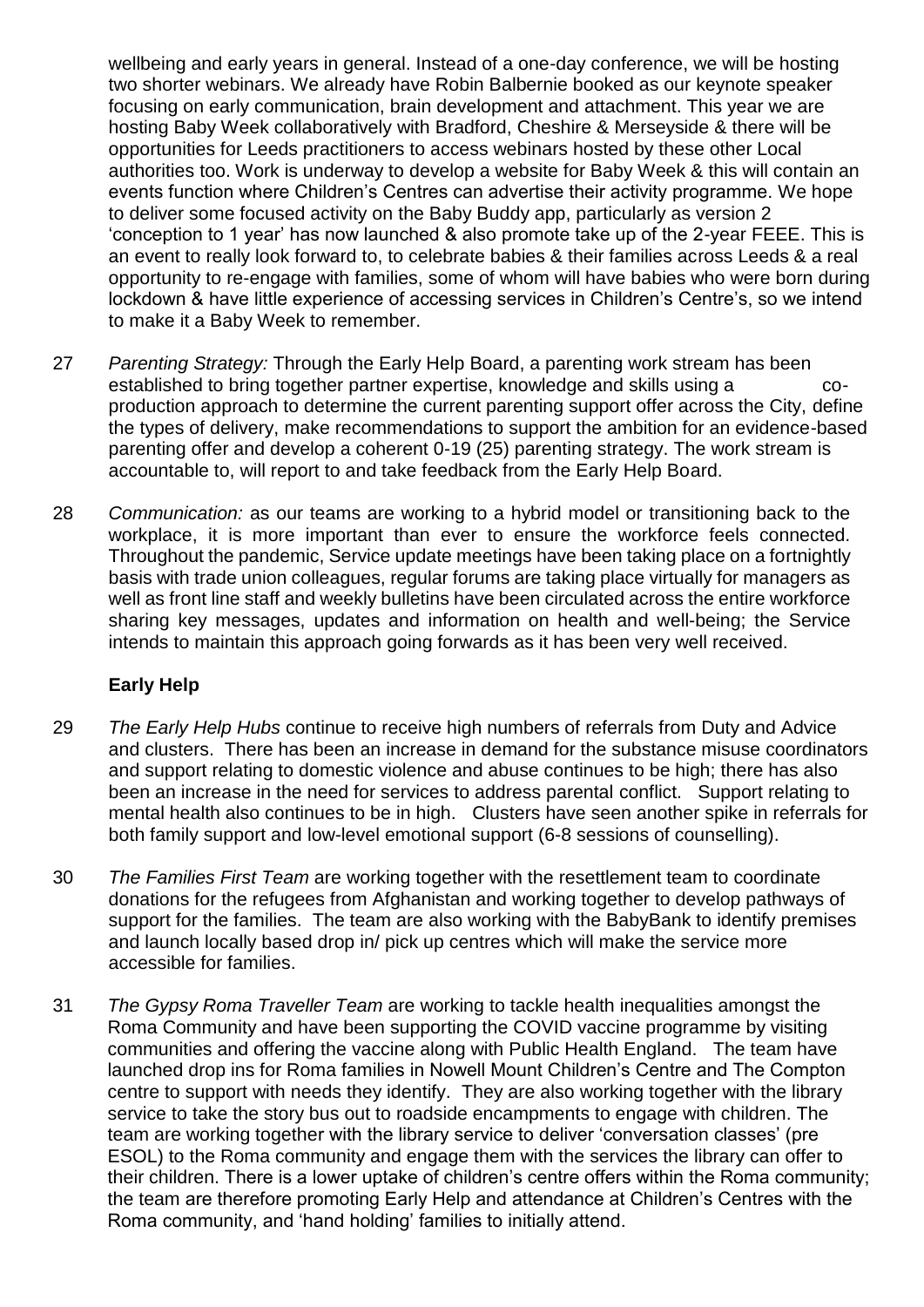- 32 *The Multi Agency Response Service* are continuing to support families in crisis where the need arises, and family support workers are continuing to support the Emergency Duty Team over the weekend and bank holidays to prevent children/young people's situations escalating where possible.
- 33 *Staffing* has remained relatively stable with the majority of people having had 2 vaccines. Teams are working in a blended way with a combination of home and office working. Staff have continued to work undertake direct work with families in a Covid secure way throughout the pandemic. Bronze meetings have continued to take place in the South, West and East of the City promoting a join up of services across the partnership.
- 34 *Workforce development:* The Early Intervention Qualification has been running virtually since May 2021 with a dedicated cohort and this is progressing well. EPEC (Empowering Parents Empowering Communities) has started running again for the first time since the pandemic began and there are plans to deliver this across the City. Funding for Transitions: Triple P has been granted by the DWP which will support the training of 30 practitioners to deliver an evidence-based programme to work with separated/ divorced parents.
- 35 *Innovation:* We have been successful in a bid to the Data Accelerator Fund, partnering with Bradford. This will enable children's social care to utilise data to enhance strong practice and partnership to deliver improved outcomes. An evaluation of the Early Help Hubs is underway in conjunction with Ecorys, the Early Intervention Foundation and the Department for Education. This is an opportunity for Leeds to influence early help practice, nationally and consider outcomes for families as a result of the Hubs intervention.
- 36 *Family Group Conferencing and Kinship Care:* Referrals to the Family Group Conferencing teams across the city have been lower than usual but face to face meetings are now being facilitated for families that want them.
- 37 Referrals for assessment of potential kinship carers continue to be at an all-time high. Kinship Care teams are also working hard to provide ongoing support to families who are struggling with the impact of covid. We are seeing families being impacted financially and also regarding access to housing due to lack of movement in the housing market during pandemic. Lots of families have struggled with reduced face to face support from universal services and this has resulted in some impact on placement stability. However, the number of placement breakdowns remain very low.
- 38 *Youth work teams* have continued to support young people and families during the pandemic in line with government guidance. Where young people cannot be seen face to face due to risks associated with Covid, risk assessments are in place to ensure they continue to be safeguarded and they are seen and spoken to via other methods such as video calls and telephone calls.
- 39 The *Leeds Pathways Team,* supporting young people that are NEET, has also been predominantly contacted young people through telephone or Skype meetings. While this was viewed as a barrier in the first instance, it became clear that young people were answering their phones much more often. Also, the parents of young people were also much more willing to engage on the phone where under usual circumstances, they would have been unlikely to come to the drop-in centres. This has resulted in parents being able to provide even more encouragement and support to their child in following our advice.
- 40 A key focus of many of the *Youth Service* provisions is to engage with young people and address local issues with respect of anti-social behaviour. For several reasons throughout recent months, we have seen an increase in anti-social behaviour across a number of local hotspots. All of the Youth Work Teams deliver a range of interventions to address these issues. A recent example is from the Outer North East team. Young people reported to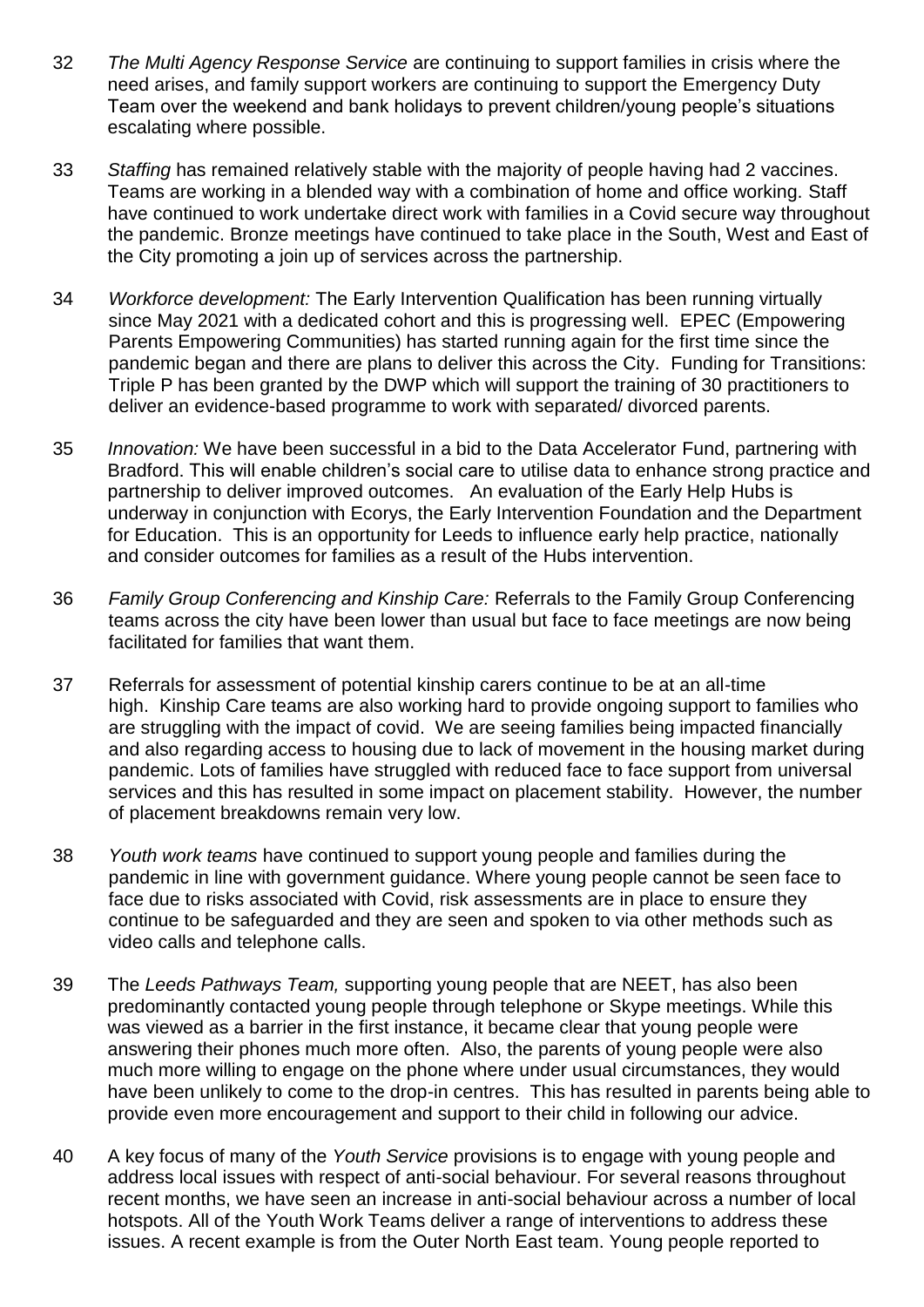workers that they missed attending centre-based provisions and in particular the world food cooking sessions that were being delivered prior to the pandemic. To address this opportunity to adapt and respond to the needs of local young people, the team established a pilot project which saw Youth Workers deliver outdoor cooking programmes, which attracted high number of participants and was really successful.

- 41 Now that restrictions have been relaxed, the Youth Service has been able to return to building based provision, where it is possible to do so, and this has been welcomed by the young people and communities.
- 42 *Youth Work Activity Centres:* Earlier in the year the activity centres delivered a lot of work with children's social care teams including providing activity days for the residential homes, foster care teams, youth justice service, care Leavers, individual children looked after and young people with additional needs taking up short breaks.
- 43 Overall, the centres' bookings are now starting to get back to roughly what they were prepandemic. Activity sessions with schools and other groups are strong however residential bookings are still slow with some schools feeling reluctant to book for overnight stays. This potential nervousness of some schools may take a little while to overcome.
- 44 During the school summer holidays the West Leeds Activity Centre team ran a Healthy Holiday programme, a short breaks holiday programme (for young people with learning difficulties) for the first three weeks of the holidays then a mainstream holiday club for the last three weeks. There was a holiday club for children looked after, a fostering (Mockingbird group) activity day, motorbike sessions for children looked after and lots of other healthy outdoor activities including canoeing on the canal, bushcraft sessions, inflatable games and climbing.
- 45 The Herd Farm Centre ran many activity days for youth groups, schools and private organisations and hosted a Leeds Rhinos Foundation NCS group doing a social action project.
- 46 South Leeds Youth Hub had its busiest summer so far averaging an attendance of 45 young people each day and up to 100 on one day. This included hosting a Healthy Holiday programme, an Endorphins group, Breeze, Dazl and delivering activities to foster care groups.
- 47 Lineham Farm worked with a number of families open to MST through the Lineham Charity.

#### **Social Care**

- 48 **Social work -** Since the report of 3rd February 2021, all statutory services have continued to operate with most social work practitioners working from home except for those undertaking duty tasks. In July 2021 the social work service began a phased return to office working where space and accommodation has allowed. The social work teams have continued to visit children, young people, and families during the pandemic in line with government guidance. All visits to children are now face to face except in circumstances where a child or family member has covid or covid symptoms. Most family time sessions for looked after children are also face to face, safeguarding meetings, such as child protection conferences continue virtually at this stage.
- 49 Numbers of contacts to the front door are similar to the numbers seen in 2020. Between 05/08/21 and 09/09/21 contacts reduced in line with the school holidays as is often seen in the summer period. The social work service has however seen an increase of 115 referrals over the same 6-week period when comparing 2020 and 2021, with a significant increase in referrals from schools at the week beginning 09/09/21, which continues to rise.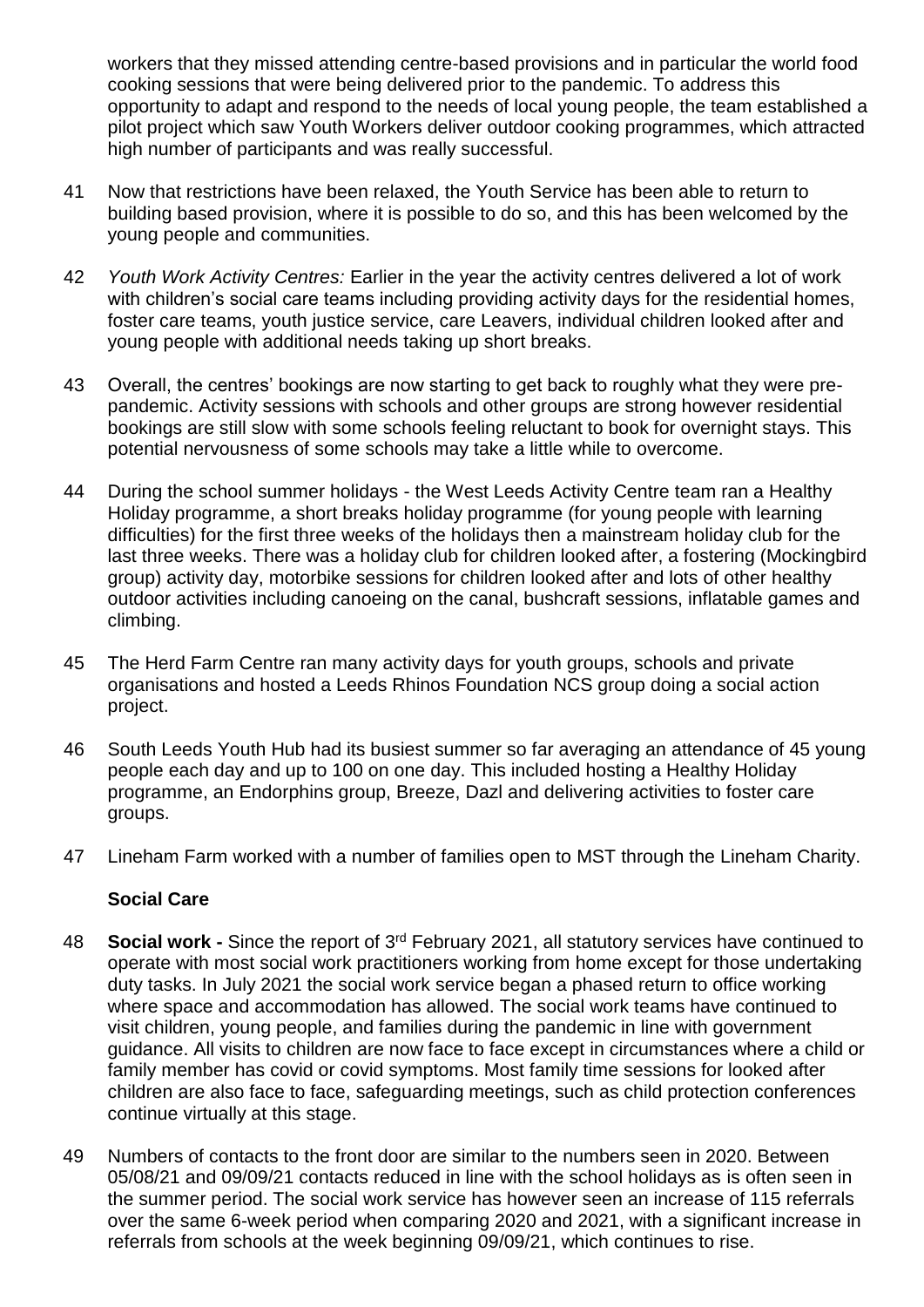- 50 As such social work teams are seeing an increase in the level of work they are managing. Family's needs are complex and multifaceted and there is an increase in the numbers of families experiencing domestic violence and abuse. The impact of poverty on families is more acute than it has been throughout the pandemic.
- 51 Most social work managers and practitioners have received both their covid vaccines however there continue to be individuals effected by covid and some with long covid which impacts on staffing levels still.
- 52 The Children and Families directorate has recently established a Recovery Board which is being chaired by the Director of Children and Families. The board will focus on the areas needed to secure the future, to create the conditions for social work to flourish and to address the challenges being faced as a result of the pandemic.
- 53 In July of this year the Multi-Agency Risk Assessment Conference (MARAC) process was improved by the implementation of a daily risk assessment meeting (DRAM). This has been a joint approach between Leeds City Council departments and the Police. The DRAM provides an early opportunity for partner agencies to safeguard people affected by domestic abuse; and provides a triage stage for the MARAC. These processes work seamlessly together to reduce the risk of serious harm and increase the safety and wellbeing of victims and their children.
- 54 On 20<sup>th</sup> and 21<sup>st</sup> July this year Ofsted completed a Focused Visit of the Children and Families front door services. The visit was carried out under section 136(2) of the Education and Inspections Act 2006 (EIA) as part of Ofsted's 'Inspecting Local Authority Children's Services' Framework (ILACS Framework).
- 55 The delivery model was adapted to reflect the COVID-19 context. Inspectors were on site and held face-to-face discussions with some local authority staff. Inspectors also used video calls for discussions with local authority staff, managers, and leaders.
- 56 Ofsted two-day Focused Visits evaluate an aspect of service, a theme, or the experience of a cohort of children. Unlike a full standard or short Inspection of Children's Services Ofsted two-day Focused Visits do not result in a graded 'judgement' or full inspection report; rather inspectors report their findings about strengths and areas for improvement and outline these in a published letter.
- 57 Ofsted inspectors identified several strengths in social work practice and early help in the Focused Visit; and highlighted three recommendations for practice improvement. Inspectors found no areas of serious weakness and no examples of children being left unsafe. The three recommendations for improved practice are:
	- The quality and consistency of assessments to ensure that key information and family history is gathered and analysed to inform decision-making, and the quality of children's plans.
	- The quality and impact of management oversight and supervision to ensure that decisions are timely and well recorded.
	- The quality and independence of audits to ensure that they provide learning to support improvement in social work practice and provide senior managers with an understanding of the quality of that practice.
- 58 In response, Children and Families Directorate have developed and implemented a Focused Visit Improvement Action Plan, this was felt to be the best option to address the recommendations from Ofsted, the plan will be monitored through directorate's existing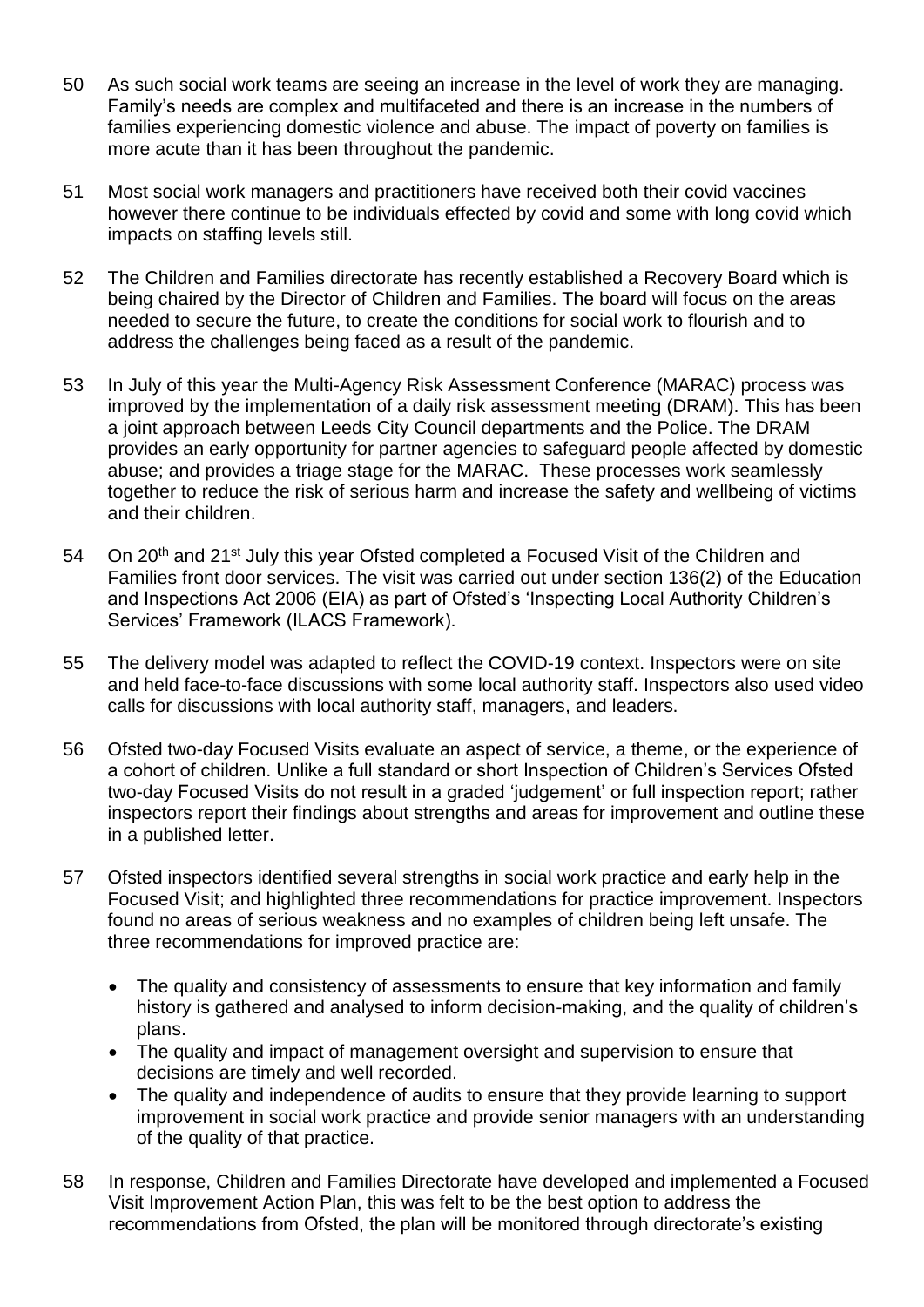performance management and quality assurance framework and newly established Recovery Board.

- 59 **Children Looked After and Care Leavers teams:** both our Care Leavers and Children Looked After Social Work Teams have continued to work throughout the pandemic delivering services through home visits and via office arrangements as necessary.
- 60 Like all services, our teams have experienced periods of staff sickness and staff isolation, however the services have manged to maintain effective levels of contact and support. Risk assessments for incremental face to face working and restoring teams to office environments have been updated and support through the advice and guidance of the corporate H&S teams.
- 61 Our Care Leaver and Children Looked After services have maintained good outcomes for children during the pandemic. Our children have been supported to access school or to access online education provision.
- 62 **Fostering Service**: our Fostering Service has continued to recruit new carers and support existing carers though online support groups. Those groups are now migrating to in person formats, and we are currently consulting with our carers about the support they want and are looking for. Our enrichment work and placement support work has resumed as and when covid restrictions allow, with a full and busy schedule of activities over the summer.
- 63 **Children's Residential Homes -** The local authority's children's residential homes remained open throughout the pandemic and have continued to provide a range of residential services including:
	- Specialist Secure Residential placements for national referrals,
	- local, mid to long term children's homes for children currently requiring group living and
	- our specialist homes providing care and support to children with complex needs and disabilities.
- 64 Since the previous report to Scrutiny Board, we have experienced a temporary closure (10 days) of one of our homes due to a covid outbreak and the children were supported to appropriate alternative provision during this time.
- 65 Staff and Visitors to our homes are required to take LFT tests in every 24-hour period of coming into other homes and staff continue to work with the children in the homes to encourage covid safe behaviours.
- 66 All homes have been adequately equipped with Personal Protective Equipment (PPE) and have direct access through the government's programme of support to the sector, as well as fast access through arrangements within Leeds City Council. The homes continue to follow current guidance on the use of all PPE.
- 67 Staffing levels across the homes has continued to vary as staff have been required to isolate, or in some cases tested positive, though we have reduced the need to rely on redeployment of suitably skilled and trained Youth and Youth Justice Staff. There continues to be a small number of staff required to isolate following contact with covid positive people which indicates that they have not accessed vaccination. Given the nature and sensitivities in respect of enquiring about individual vaccination status we are not able to confirm the overall vulnerability to staff though we continue to encourage all staff to access the vaccine and provide health advice and fact-based information to support this.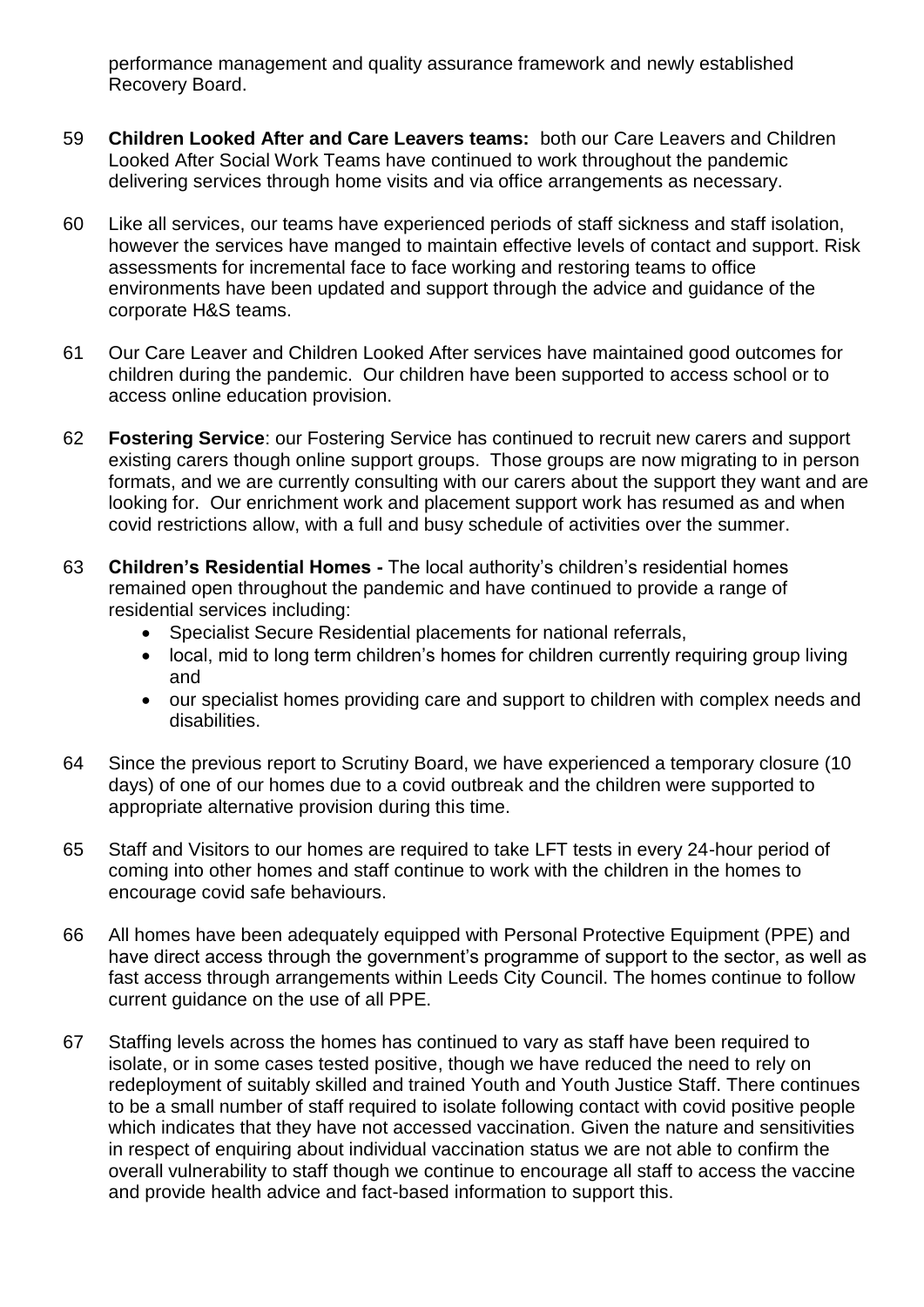- 68 Ofsted reintroduced their judgement-based inspection programme in April this year and since that time we have had seven homes subject to inspection with four judged to be good and three judged to be outstanding. In these inspections our arrangements for managing the pandemic and consequent risks have been acknowledged to be strong, appropriate and effective.
- 69 All appropriate procedures continue to be followed including liaising with Public Health England and working alongside Health and Safety, Human Resources and Occupational Health teams to ensure that homes are effectively advised, and act on any changes in guidance. Work also continues with colleagues in the Trade Unions to ensure that communication and reassurance is effective.

#### **What consultation and engagement has taken place?**

70 Service leads have been consulted in providing this update paper.

#### **What are the resource implications?**

- 71 Given the significance of the financial implications of Covid-19, arrangements are in place for the Council's Executive Board to receive separate and more detailed reports regularly. The Council's Strategy and Resources Scrutiny Board maintains oversight of the financial management strategy in accordance with its remit.
- 72 The Covid-19 pandemic is unprecedented and as such, Children and Families Services has redeployed resources to areas of need with the highest priority and resources will be deployed appropriately to ensure support can be given where the most impact can be made for children, young people and their families across Leeds, with a focus on those who have been disproportionately affected.

#### **What are the legal implications?**

73 This report has no specific legal implications.

#### **What are the key risks and how are they being managed?**

- 74 The risks related to Covid-19 will continue to be monitored through the Council's existing risk management processes.
- 75 Children and Families Services has business continuity plans across 20 key areas of the directorate and many of these plans inform the critical responses to Covid-19.

#### **Does this proposal support the council's 3 Key Pillars?**

**⊠Inclusive Growth □ ⊠Health and Wellbeing □ □Climate Emergency** 

- 76 Providing the right support at the right time, the local authority enables children, young people, and their families to succeed and for their outcomes to improve. This is turn will have the potential to have a significant positive influence within the Inclusive Growth Strategy for Leeds as children and young people who have successful futures will add their wealth of talents in contributing to the city's economic growth.
- 77 The health and wellbeing of children, young people and their families is central to the support that is provided by early years, early help and social care services.